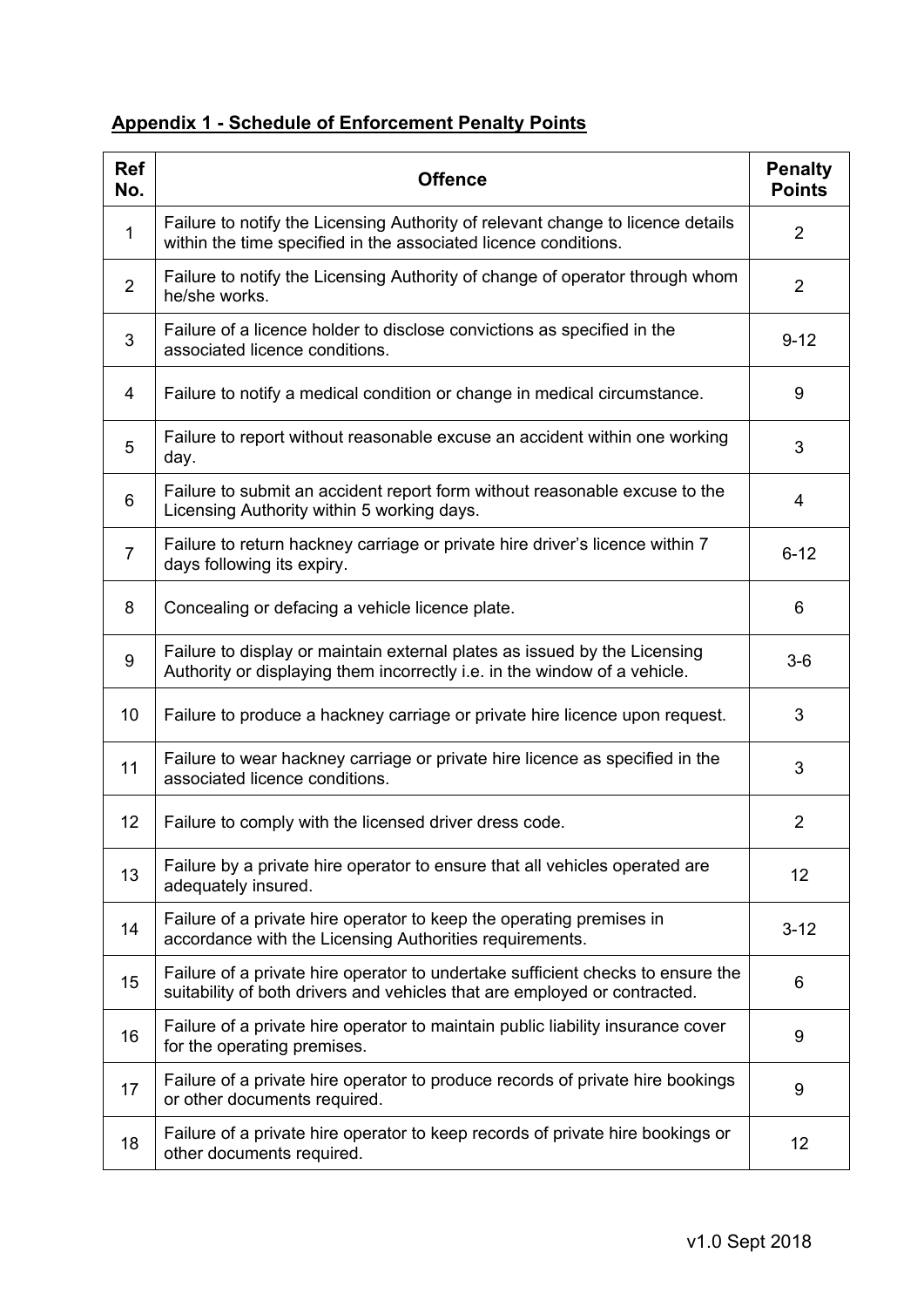| <b>Ref</b><br>No. | <b>Offence</b>                                                                                                                                                                                        | <b>Penalty</b><br><b>Points</b> |
|-------------------|-------------------------------------------------------------------------------------------------------------------------------------------------------------------------------------------------------|---------------------------------|
| 19                | Operating/using a vehicle that is not in a safe condition internally or<br>externally                                                                                                                 | $6 - 12$                        |
| 20                | Operating/using a vehicle that is not clean and tidy internally or externally                                                                                                                         | $\overline{2}$                  |
| 21                | Operating/using a vehicle that does not comply with the Local Authority's<br>licensing policy or relevant legislation where such a breach of<br>policy/legislation is not otherwise specified herein. | $4 - 12$                        |
| 22                | Failure to ensure the safety of passengers                                                                                                                                                            | 12                              |
| 23                | Failure to comply with the requirements for the safe carrying of a<br>wheelchair.                                                                                                                     | 6                               |
| 24                | Failure to comply with the requirements for the safe carrying of a child.                                                                                                                             | 6                               |
| 25                | Permitting the vehicle to be used for any illegal or immoral purposes.                                                                                                                                | 12                              |
| 26                | Driving with no insurance or inadequate insurance for the vehicle.                                                                                                                                    | 12                              |
| 27                | Using a non – hands free mobile telephone whilst driving/engine running                                                                                                                               | $6 - 12$                        |
| 28                | Smoking in the vehicle at any time                                                                                                                                                                    | 4                               |
| 29                | Conveying a greater number of passengers than permitted.                                                                                                                                              | $6 - 12$                        |
| 30                | Modifying a licensed vehicle without the consent of the Licensing Authority.                                                                                                                          | $6 - 12$                        |
| 31                | Allowing a Private Hire vehicle to stand in such a position as to suggest that<br>it is plying for hire or using a hackney carriage stand.                                                            | 6                               |
| 32                | Private hire vehicles soliciting for hire or accepting a fare that is not pre-<br>booked.                                                                                                             | $9 - 12$                        |
| 33                | Affixing or displaying a roof sign on a private hire vehicle.                                                                                                                                         | 3                               |
| 34                | Displaying a sign or advertisement on a licensed vehicle that does not<br>satisfy the policy requirements or has not been approved by the Licensing<br>Authority.                                     | 3                               |
| 35                | Failure to operate the taximeter from the commencement of the journey<br>and/or charging more than the fixed charge for hire of a hackney carriage.                                                   | $9 - 12$                        |
| 36                | Using a taximeter that does not conform to Licensing Authority<br>requirements.                                                                                                                       | 6                               |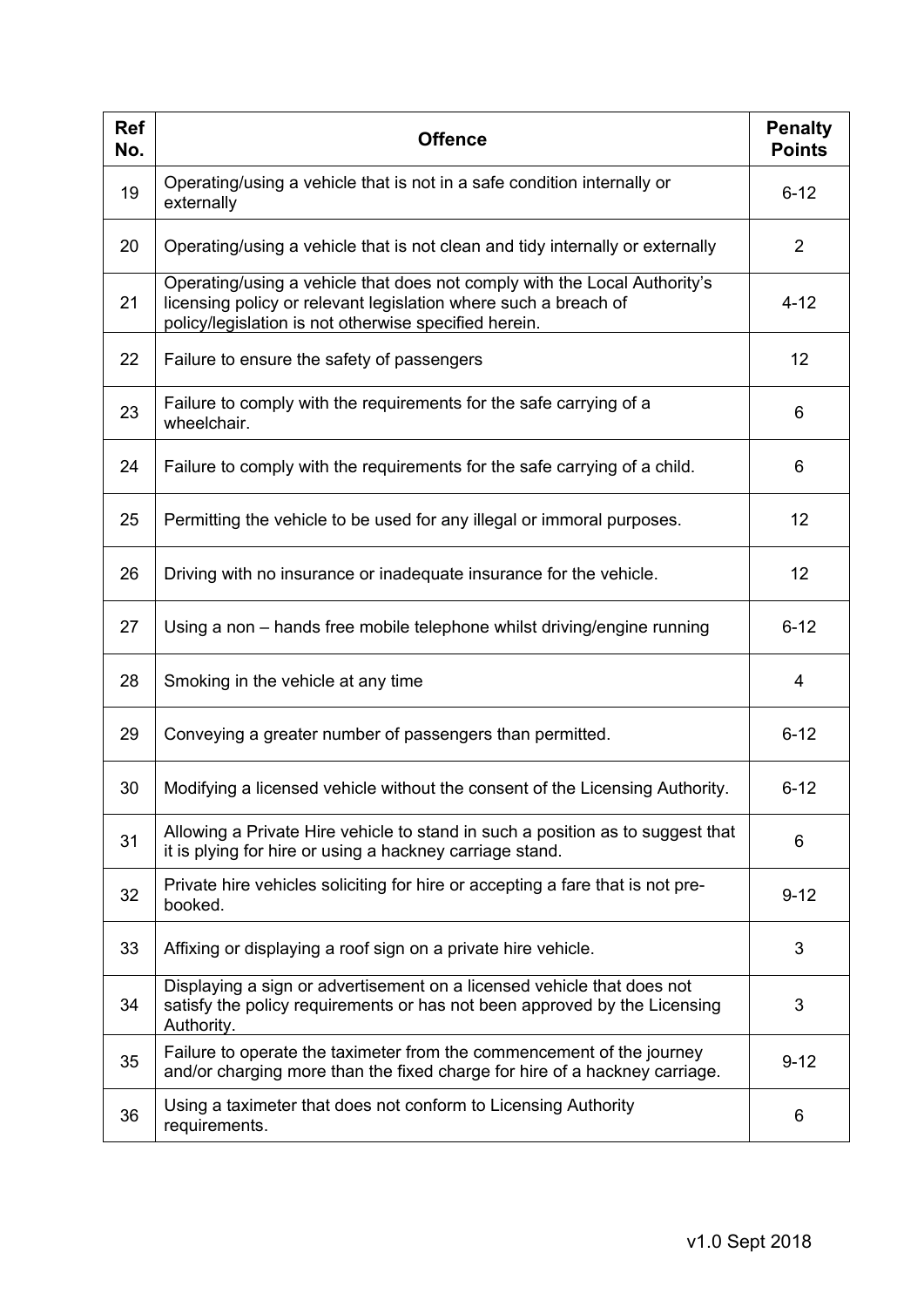| <b>Ref</b><br>No. | <b>Offence</b>                                                                                                                                                                                                               | <b>Penalty</b><br><b>Points</b> |
|-------------------|------------------------------------------------------------------------------------------------------------------------------------------------------------------------------------------------------------------------------|---------------------------------|
| 37                | Failure to provide a written receipt for a fare when requested.                                                                                                                                                              | 2                               |
| 38                | Failure to give reasonable assistance with passenger's luggage.                                                                                                                                                              | 1                               |
| 39                | Failure to display a correct up to date fare card                                                                                                                                                                            | 3                               |
| 40                | Driving or allowing a hackney carriage vehicle to be driven with tinted<br>windows which do not conform to licence conditions.                                                                                               | 3                               |
| 41                | Refusal to take a fare without reasonable excuse                                                                                                                                                                             | $6 - 12$                        |
| 42                | Leaving a hackney carriage unattended whilst parked on a taxi rank                                                                                                                                                           | 3                               |
| 43                | Failure to observe rank discipline.                                                                                                                                                                                          | 3                               |
| 44                | Inappropriate behaviour whilst on a taxi rank                                                                                                                                                                                | $1 - 12$                        |
| 45                | Driving or allowing a hackney carriage or private hire vehicle to be driven<br>without displaying the door signs, displaying the signs incorrectly or<br>attaching signs other than in accordance with the Council's policy. | $\overline{2}$                  |
| 46                | Failure to produce Hackney Carriage or Private Hire Vehicle for re-testing<br>when required                                                                                                                                  | 6                               |
| 47                | Failure to return vehicle licence plate within 7 days after due notice following<br>expiry of such licence.                                                                                                                  | $9 - 12$                        |
| 48                | Failure to return vehicle licence plate immediately following suspension or<br>revocation of such licence.                                                                                                                   | 12                              |
| 49                | Failure to comply with request of an authorised officer                                                                                                                                                                      | 6                               |
| 50                | Failure to attend a pre-arranged appointment at the request of the Licensing<br>Authority for interview without reasonable cause.                                                                                            | $\overline{2}$                  |
| 51                | Obstruction of an authorised officer or police officer wishing to examine a<br>licensed vehicle                                                                                                                              | $9 - 12$                        |
| 52                | Unsatisfactory behaviour or conduct of driver                                                                                                                                                                                | $3 - 12$                        |
| 53                | Failure to behave in a civil and orderly manner, or bringing the trade into<br>disrepute.                                                                                                                                    | $3 - 12$                        |
| 54                | Unsatisfactory condition of vehicle either interior or exterior                                                                                                                                                              | 3                               |
| 55                | Failure to carry an approved and in date fire extinguisher                                                                                                                                                                   | 2                               |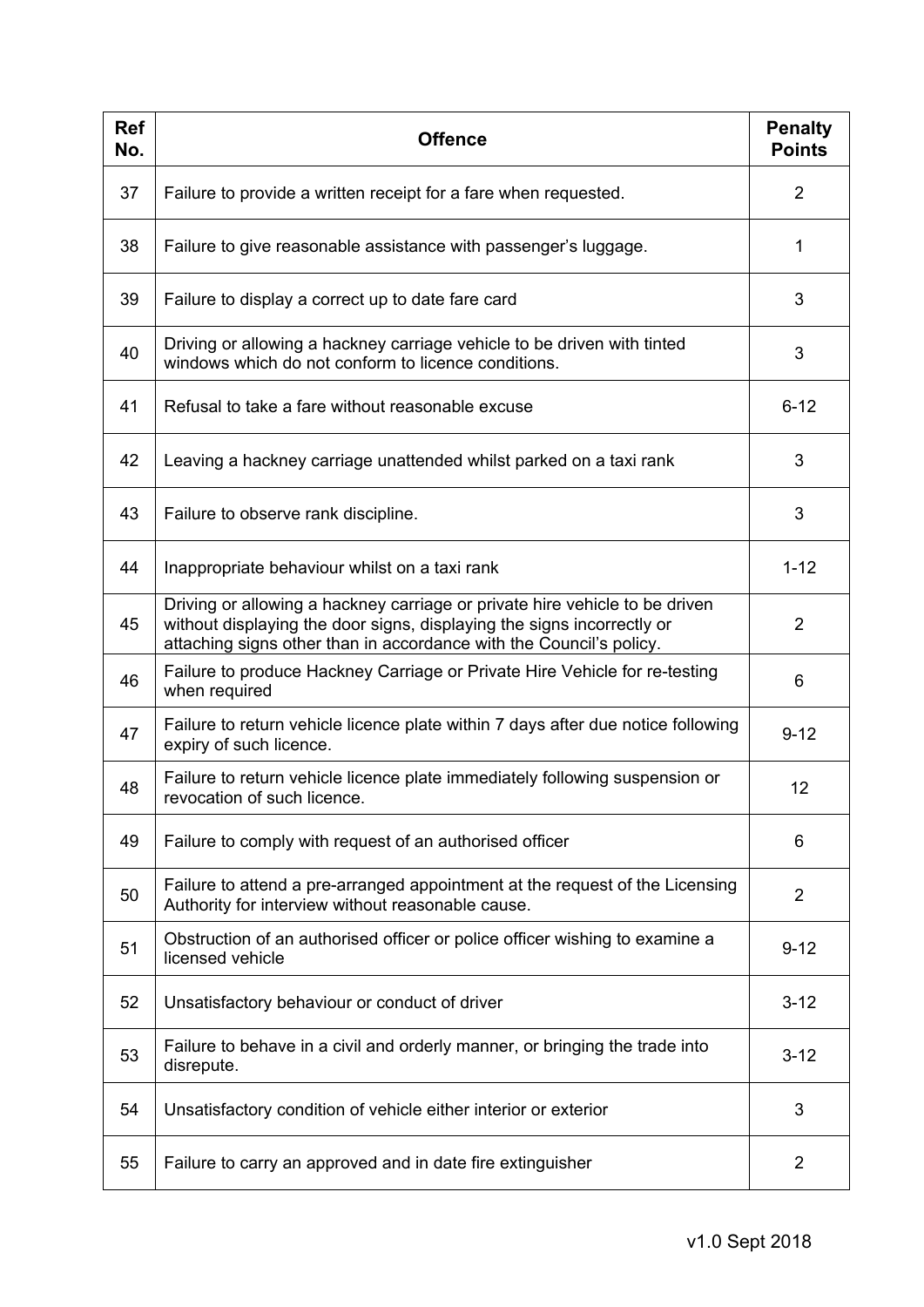| <b>Ref</b><br>No.                                            | <b>Offence</b>                                                                                                                      | <b>Penalty</b><br><b>Points</b> |
|--------------------------------------------------------------|-------------------------------------------------------------------------------------------------------------------------------------|---------------------------------|
| 56                                                           | Failure to carry a fire extinguisher marked with vehicle registration.                                                              | 1                               |
| 57                                                           | Failure to carry a first aid kit.                                                                                                   | $\overline{2}$                  |
| 58                                                           | Failure to carry a first aid kit marked with vehicle registration.                                                                  | 1                               |
| 59                                                           | A licensed vehicle with a bald, dangerous or defective tyre (points awarded<br>per tyre).                                           | 9                               |
| 60                                                           | A licensed vehicle with a tyre below the Local Authorities minimum required<br>tread depth of 2mm. (points awarded per tyre)        | 3                               |
| 61                                                           | Failure to install a taxi camera system                                                                                             | $6 - 12$                        |
| 62                                                           | Failure to maintain taxi camera system to ensure it is fully operational whilst<br>the vehicle is a licensed vehicle.               | 6                               |
| 63                                                           | Failure to ensure video recording is switched on at all times during working<br>hours.                                              | 6                               |
| 64                                                           | Failure to comply with request of an authorised officer to access taxi camera<br>footage                                            | $6 - 12$                        |
| <b>Local Government (Miscellaneous Provisions) Act 1976.</b> |                                                                                                                                     |                                 |
| 65                                                           | S46 (1) (a) $-$ A licensed driver using an unlicensed vehicle for private hire<br>purposes.                                         | 12                              |
| 66                                                           | S46 (1) (b) – Driving a private hire vehicle without a private hire driver's<br>licence.                                            | 12                              |
| 67                                                           | S46 (1) (c) – Proprietor of a private hire vehicle permitting or employing an<br>unlicensed driver to drive a private hire vehicle. | 12                              |
| 68                                                           | S46 (1) (d) – Operating a private hire vehicle without a private hire<br>operators' licence.                                        | $9 - 12$                        |
| 69                                                           | S46 (1) (e) – Operating an unlicensed vehicle as a private hire vehicle.                                                            | 12                              |
| 70                                                           | S46 (1) (e) – Operating a private hire vehicle when the driver is not licensed<br>as a private hire driver.                         | 12                              |
| 71                                                           | S48 (6) – Failure to display a private hire vehicle plate.                                                                          | $3-6$                           |
| 72                                                           | S49 – Failure to notify the transfer of a vehicle licence.                                                                          | 3                               |
| 73                                                           | S50(1) – Failure to present a hackney carriage or private hire vehicle for<br>inspection upon request                               | 6                               |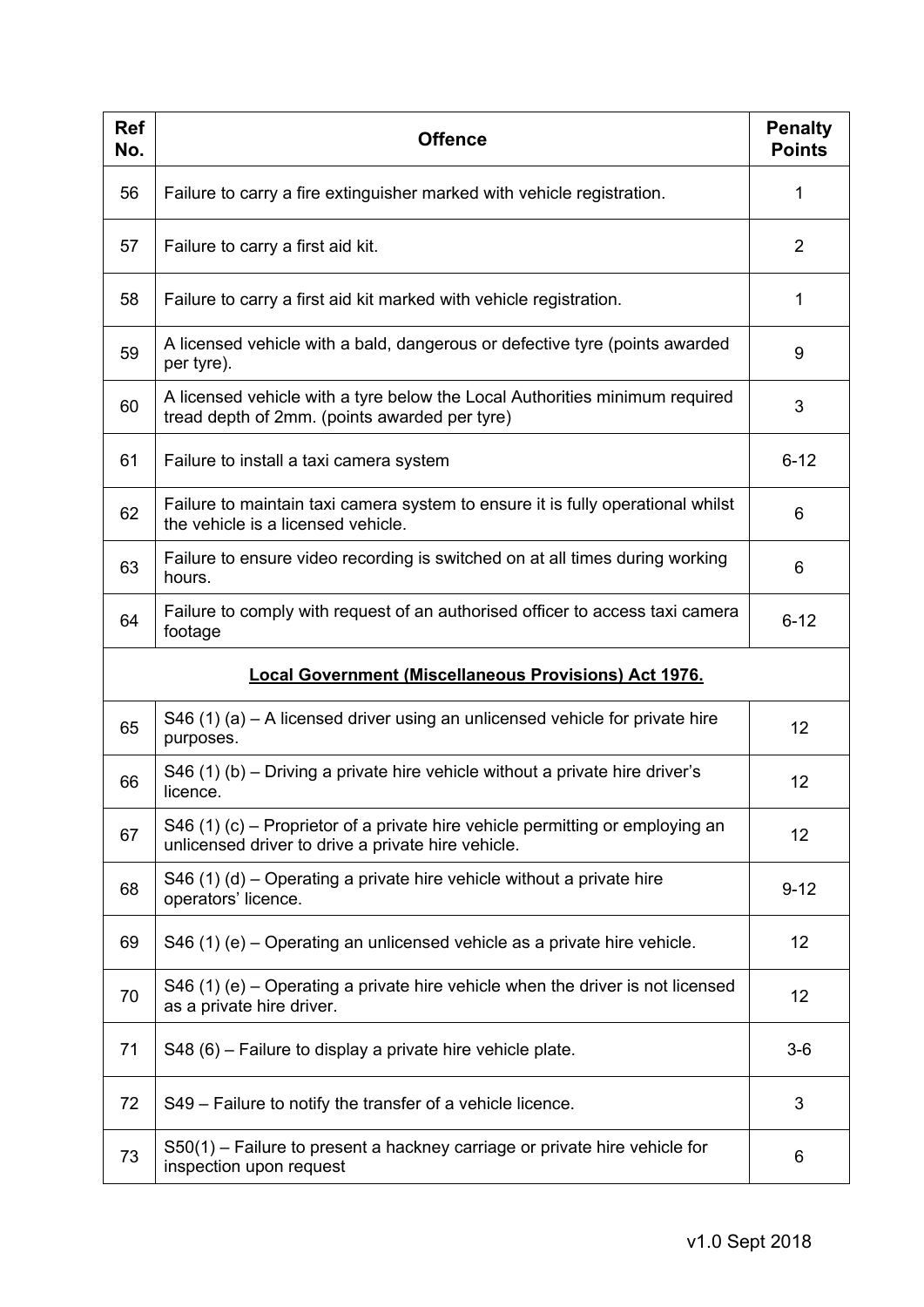| <b>Ref</b><br>No. | <b>Offence</b>                                                                                                                                                                                                                                                                                | <b>Penalty</b><br><b>Points</b> |
|-------------------|-----------------------------------------------------------------------------------------------------------------------------------------------------------------------------------------------------------------------------------------------------------------------------------------------|---------------------------------|
| 74                | S50 (2) – Failure to inform the Licensing Authority where a hackney carriage<br>or private hire vehicle is stored, if requested.                                                                                                                                                              | 3                               |
| 75                | S50(3) - Failure to report an accident to the Licensing Authority within one<br>working day                                                                                                                                                                                                   | 3                               |
| 76                | S50 (4) – Failure to produce the vehicle and/or insurance upon request.                                                                                                                                                                                                                       | 6                               |
| 77                | S53 (3) – Failure to produce a driver's licence upon request.                                                                                                                                                                                                                                 | 6                               |
| 78                | S54(2) - Failure to wear a private hire driver's badge                                                                                                                                                                                                                                        | 3                               |
| 79                | S56(2) – Failure of a private hire operator to keep proper records of all<br>bookings, or failure to produce them upon request of an authorised officer of<br>the Licensing Authority or a Police Officer within reasonable time/or time<br>specified.                                        | $6 - 12$                        |
| 80                | S56(3) – Failure of a private hire operator to keep proper records of all<br>private hire vehicle licenses and driver licenses, or failure to produce them<br>on request of an authorised officer of the Licensing Authority or a Police<br>Officer within reasonable time/or time specified. | $6 - 12$                        |
| 81                | S56 (4) – Failure of a private hire operator to produce his licence upon<br>request.                                                                                                                                                                                                          | 3                               |
| 82                | S57 - Making a false statement or withholding information to obtain a<br>hackney carriage/private hire driver's licence.                                                                                                                                                                      | 12                              |
| 83                | S58(2) – Failure to return a plate after notice has been given following<br>expiry, revocation, or suspension of a hackney carriage or private hire<br>vehicle licence.                                                                                                                       | $9 - 12$                        |
| 84                | S61 (2) – Failure to surrender a driver's licence or badge on or after<br>suspension, revocation, or refusal to renew.                                                                                                                                                                        | 12                              |
| 85                | S64 – Permitting a private hire vehicle to wait on a hackney carriage rank.                                                                                                                                                                                                                   | 6                               |
| 86                | S66 - Hackney Carriage charging more than the meter fare for a journey<br>ending outside the district, without prior agreement.                                                                                                                                                               | 9                               |
| 87                | S67 - Hackney Carriage charging more than the meter fare when a hackney<br>carriage is used as a private hire vehicle.                                                                                                                                                                        | 9                               |
| 88                | S69 - Unnecessarily prolonging a journey.                                                                                                                                                                                                                                                     | 9                               |
| 89                | S71 – Interfering with a private hire taximeter with intent to mislead.                                                                                                                                                                                                                       | 12                              |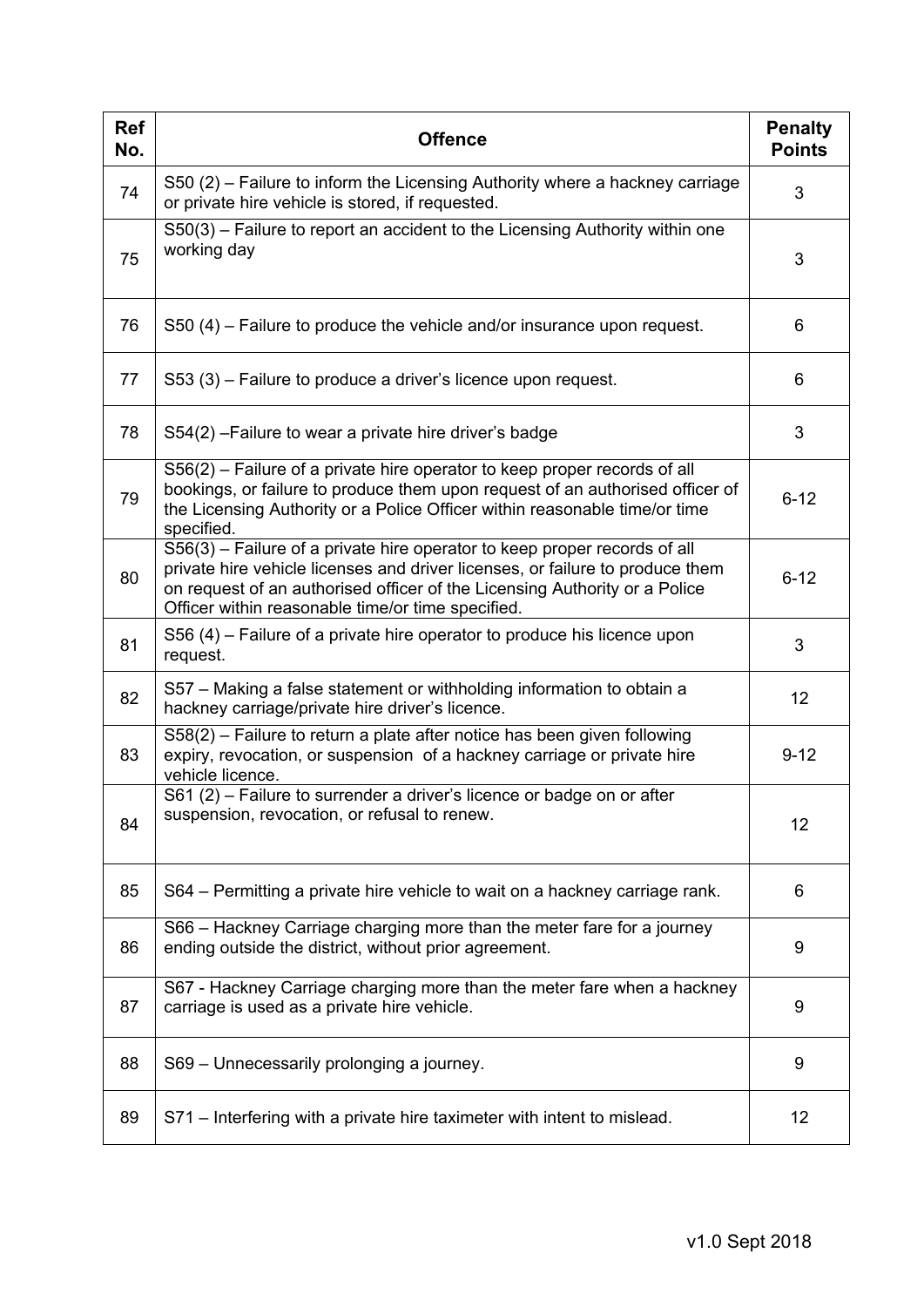| <b>Ref</b><br>No. | <b>Offence</b>                                                                                                                                                               | <b>Penalty</b><br><b>Points</b> |
|-------------------|------------------------------------------------------------------------------------------------------------------------------------------------------------------------------|---------------------------------|
| 90                | S73 (1) (a) – Obstruction of an authorised officer of the Licensing Authority<br>or a Police Officer.                                                                        | $9 - 12$                        |
| 91                | $S73(1)(b)$ – Failure to comply with a requirement of an authorised officer of<br>the Licensing Authority or Police Officer                                                  | $6 - 12$                        |
| 92                | S73 (1) (c) – Failure to give information or assistance to an authorised<br>officer of the Licensing Authority or Police Officer.                                            | $4 - 12$                        |
|                   | <b>Town and Police Clauses Act 1847</b>                                                                                                                                      |                                 |
| 93                | S40 - Giving false information on a hackney carriage application.                                                                                                            | $6 - 12$                        |
| 94                | S44 – Failure to notify change of address on a hackney carriage licence.                                                                                                     | 2                               |
| 95                | S45 – Plying for hire without a hackney carriage licence.                                                                                                                    | 12                              |
| 96                | S47 – Driving a hackney carriage without a hackney carriage driver's<br>licence.                                                                                             | 12                              |
| 97                | S47 – Lending or parting with a hackney carriage driver's licence.                                                                                                           | 12                              |
| 98                | S47 – Hackney carriage proprietor permitting or employing an unlicensed<br>driver to drive a hackney carriage vehicle.                                                       | 12                              |
| 99                | S48 – Failure of a proprietor to retain in his/her possession copies of any<br>hackney carriage driver's licence that permits them to drive their vehicle.                   | 3                               |
| 100               | S48 – Failure of a proprietor to produce on request by an authorised officer<br>any hackney carriage driver's licence for whom he has permitted to drive<br>his/her vehicle. | 3                               |
| 101               | S52 – Failure to display a hackney carriage plate.                                                                                                                           | $3-6$                           |
| 102               | S53 - Refusal to take a fare without reasonable excuse.                                                                                                                      | $6 - 12$                        |
| 103               | S54 – Charging more than the agreed fare.                                                                                                                                    | 9                               |
| 104               | S55 – Obtaining more than the legal fare (including failure to refund).                                                                                                      | 9                               |
| 105               | S57 – Failure to wait after a deposit to wait has been paid.                                                                                                                 | 12                              |
| 106               | S58 - Charging more than the legal fare.                                                                                                                                     | $8 - 12$                        |
| 107               | S59 – Carrying persons other than with the consent of the driver                                                                                                             | 6                               |